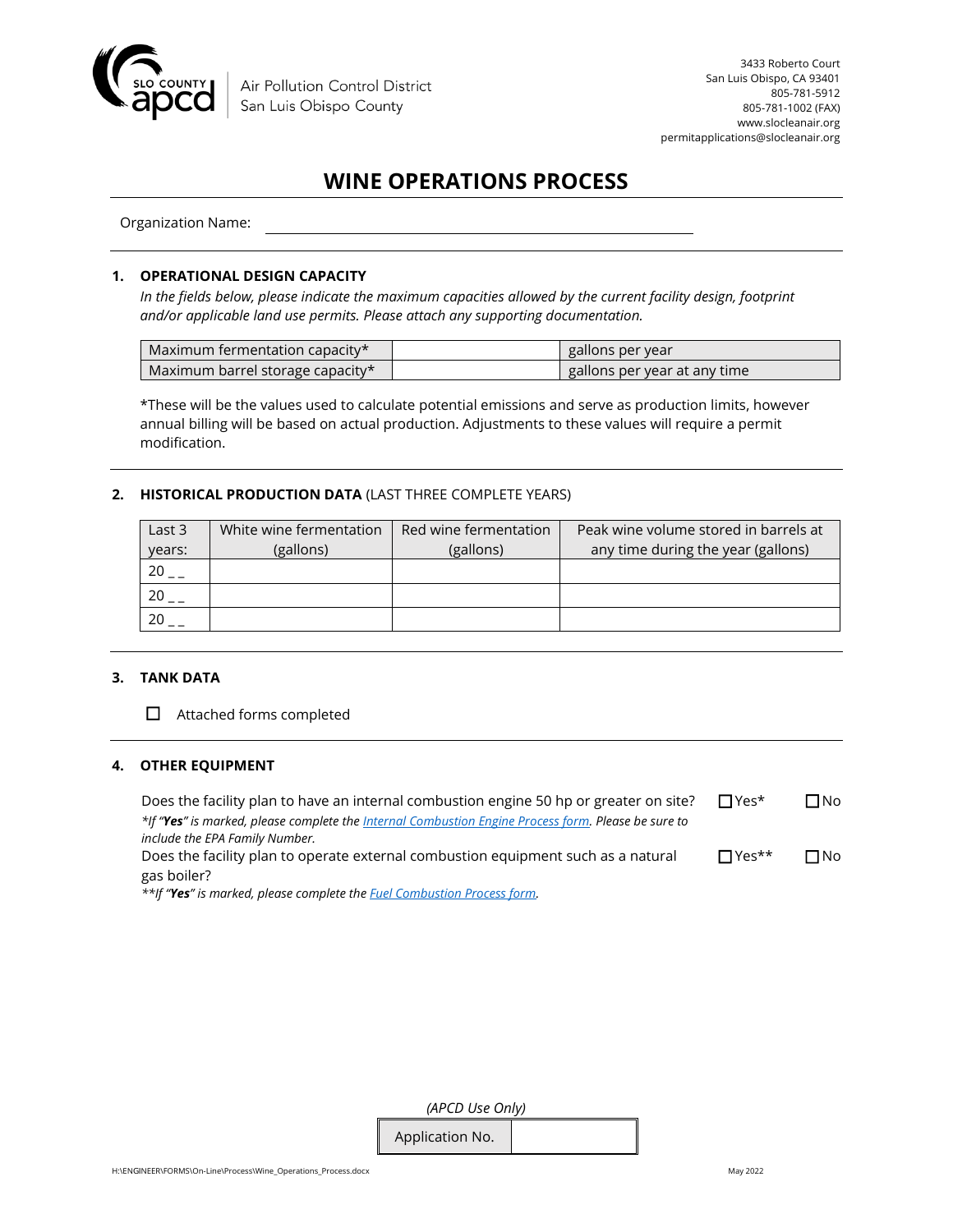### **WINE OPERATIONS PERMIT APPLICATION TANK DATA**

#### **Winery Fermentation and Storage Aging Tanks Application Form**

TANK DATA: Provide the data below for each tank in the facility by inputting the data items noted below into the corresponding field in the table below and **provide a plot plan of the facility, indicating location of the tanks by Tank ID Number**.

Note: Plot and plan should include barrel storage area (ft<sup>2</sup>).

| <b>Data Item</b> | <b>Data Description</b>                                        | <b>Directions</b>                                                                                    |
|------------------|----------------------------------------------------------------|------------------------------------------------------------------------------------------------------|
| A                | Tank I.D. No.                                                  | Input the Facility's I.D. # for this tank                                                            |
| B                | Tank Capacity, gal.                                            | Tank working capacity in gallons                                                                     |
| C                | Tank Diameter, ft                                              |                                                                                                      |
| D                | Tank Height, ft                                                |                                                                                                      |
| E                | <b>Tank Roof Design</b>                                        | "open" or "closed"                                                                                   |
| F                | Is Tank Insulated?                                             | "Yes" or "No"                                                                                        |
| G                | <b>Tank Construction Materials</b>                             | "steel", "concrete", "plastic", etc.                                                                 |
| H                | Tank Use                                                       | "red fermentation", "white fermentation", "storage<br>only", or combinations of these as appropriate |
|                  | Equipped with Pressure Relief Valve<br>(PRV) or Breather Vent? | "Yes" or "No"                                                                                        |
|                  | Other Data                                                     | Input any other relevant data                                                                        |

### **SUPPLEMENTAL WINERY SHEET #1**

Winery Tank Data Table

| $\mathbf{A}$        | B                           | $\overline{C}$  | D                               | E.                         | F          | $\mathsf{G}$                                 | H               |      |                   |
|---------------------|-----------------------------|-----------------|---------------------------------|----------------------------|------------|----------------------------------------------|-----------------|------|-------------------|
| <b>Tank</b><br>I.D. | Tank<br>Capacity<br>Gallons | Tank Dia.<br>ft | <b>Tank</b><br><b>Height ft</b> | <b>Tank Roof</b><br>Design | Insulated? | <b>Tank Construction</b><br><b>Materials</b> | <b>Tank Use</b> | PRV? | <b>Other Data</b> |
|                     |                             |                 |                                 |                            |            |                                              |                 |      |                   |
|                     |                             |                 |                                 |                            |            |                                              |                 |      |                   |
|                     |                             |                 |                                 |                            |            |                                              |                 |      |                   |
|                     |                             |                 |                                 |                            |            |                                              |                 |      |                   |
|                     |                             |                 |                                 |                            |            |                                              |                 |      |                   |
|                     |                             |                 |                                 |                            |            |                                              |                 |      |                   |